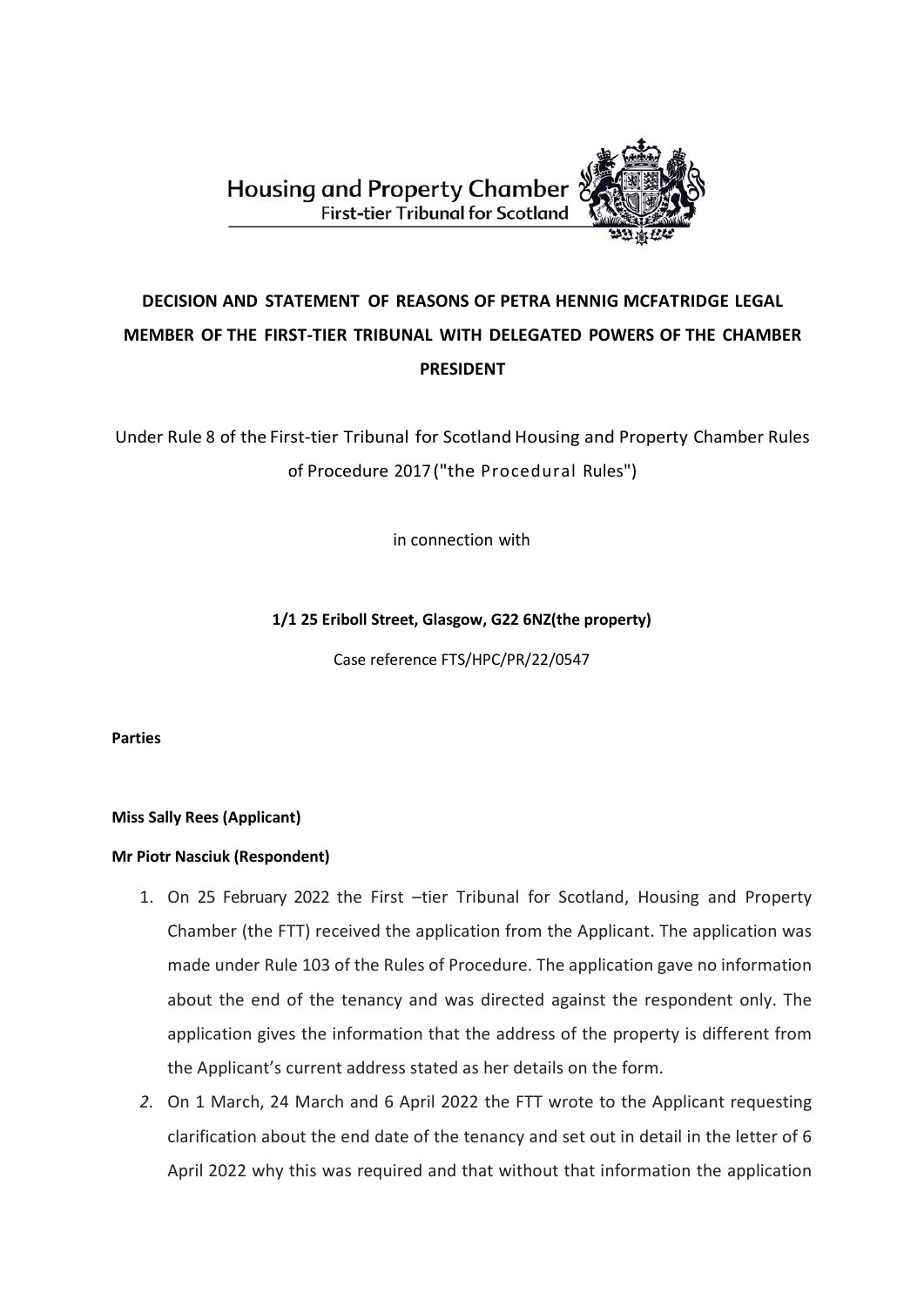would have to be rejected. No reply was forthcoming.

*3.* All documents are referred to for their terms and held to be incorporated herein.

# **B DECISION**

*1.* I considered the application in terms of Rule 8 of the Procedural Rules. That Rule provides:-

*"Rejection of application*

*8.-(1) The Chamber President or another member of the First-tier Tribunal under the delegated powers of the Chamber President, must reject an application if -*

*(a) they consider that the application is frivolous or vexatious;*

*(b) the dispute to which the application relates has been resolved;*

*(c) they have good reason to believe that it would not be appropriate to accept the application;*

*(d) they consider that the application is being made for a purpose other than a purpose specified in the application; or*

*(e) the applicant has previously made an identical or substantially similar application and in the opinion of the Chamber President or another member of the First-tier Tribunal, under the delegated powers of the Chamber President, there has been no significant change in any material considerations since the identical or substantially similar application was determined.*

*(2) Where the Chamber President, or another member of the First-tier Tribunal, under the delegated powers of the Chamber President, makes a decision under paragraph(1)to reject an applicationthe First-tier Tribunalmust notify the applicant and the notification must state the reason for the decision."*

**2. After considerationof the application, the attachments and correspondence from the Applicant, I consider that the application should be rejected in terms of Rule 8 (c) of**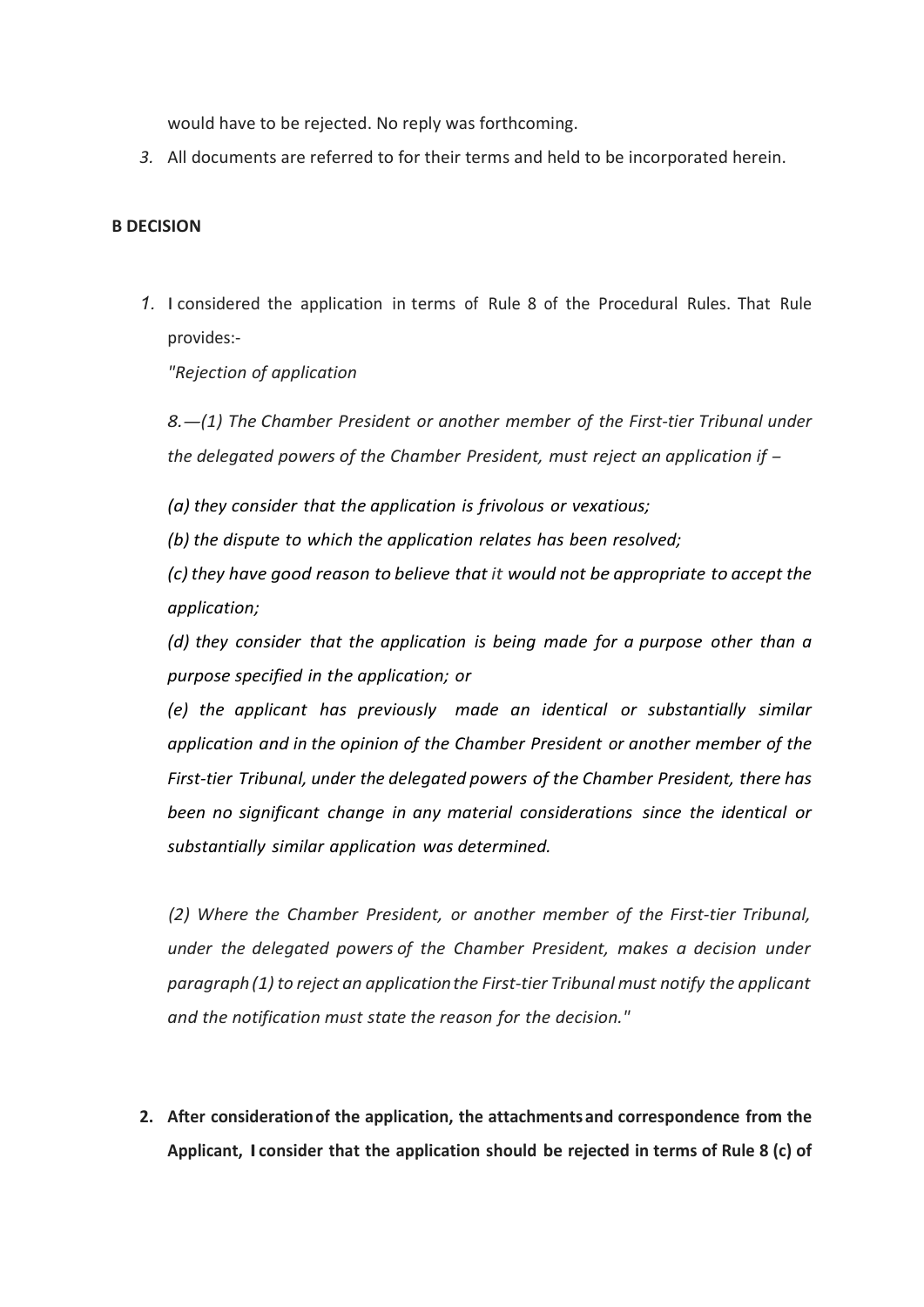**the Rules of Procedure on the basis as the Tribunal has good reason to believe that it would not be appropriate to accept the application.** 

#### **C RELEVANT LEGISLATION**

#### The First-tier Tribunal for Scotland Housing and Property Chamber Rules of Procedure 2017

**103.** Where a tenant or former tenant makes an application under regulation 9 ( First-tier Tribunal orders**]**) of the 2011 Regulations, the application must—

(a)state—

(i)the name and address of the tenant or former tenant;

(ii)the name, address and profession of any representative of the tenant or former tenant; and

(iii)the name, address and registration number (if any) of the landlord;

(b)be accompanied by a copy of the tenancy agreement (if available) or, if this is not available, as much information about the tenancy as the tenant or former tenant can give;

(c)evidence of the date of the end of the tenancy (if available); and

(d)be signed and dated by the tenant or former tenant or a representative of the tenant or former tenant.

Requirements for making an application

5.—(1) An application is held to have been made on the date that it is lodged if, on that date, it is lodged in the manner as set out in rules 43, 47 to 50, 55, 59, 61, 65 to 70, 72, 75 to 91, 93 to 95, 98 to 101, 103 or 105 to 111, as appropriate.

(2) The Chamber President or another member of the First-tier Tribunal, under the delegated powers of the Chamber President, must determine whether an application has been lodged in the required manner by assessing whether all mandatory requirements for lodgement have been met.

(3) If it is determined that an application has not been lodged in the prescribed manner, the Chamber President or another member of the First-tier Tribunal, under the delegated powers of the Chamber President, may request further documents and the application is to be held to be made on the date that the First-tier Tribunal receives the last of any outstanding documents necessary to meet the required manner for lodgement. ……….

### Regulation 10 of The Tenancy Deposit Schemes (Scotland) Regulations 2011

#### Court orders

10. If satisfied that the landlord did not comply with any duty in regulation 3 the First-tier Tribunal —

(a)must order the landlord to pay the tenant an amount not exceeding three times the amount of the tenancy deposit; and